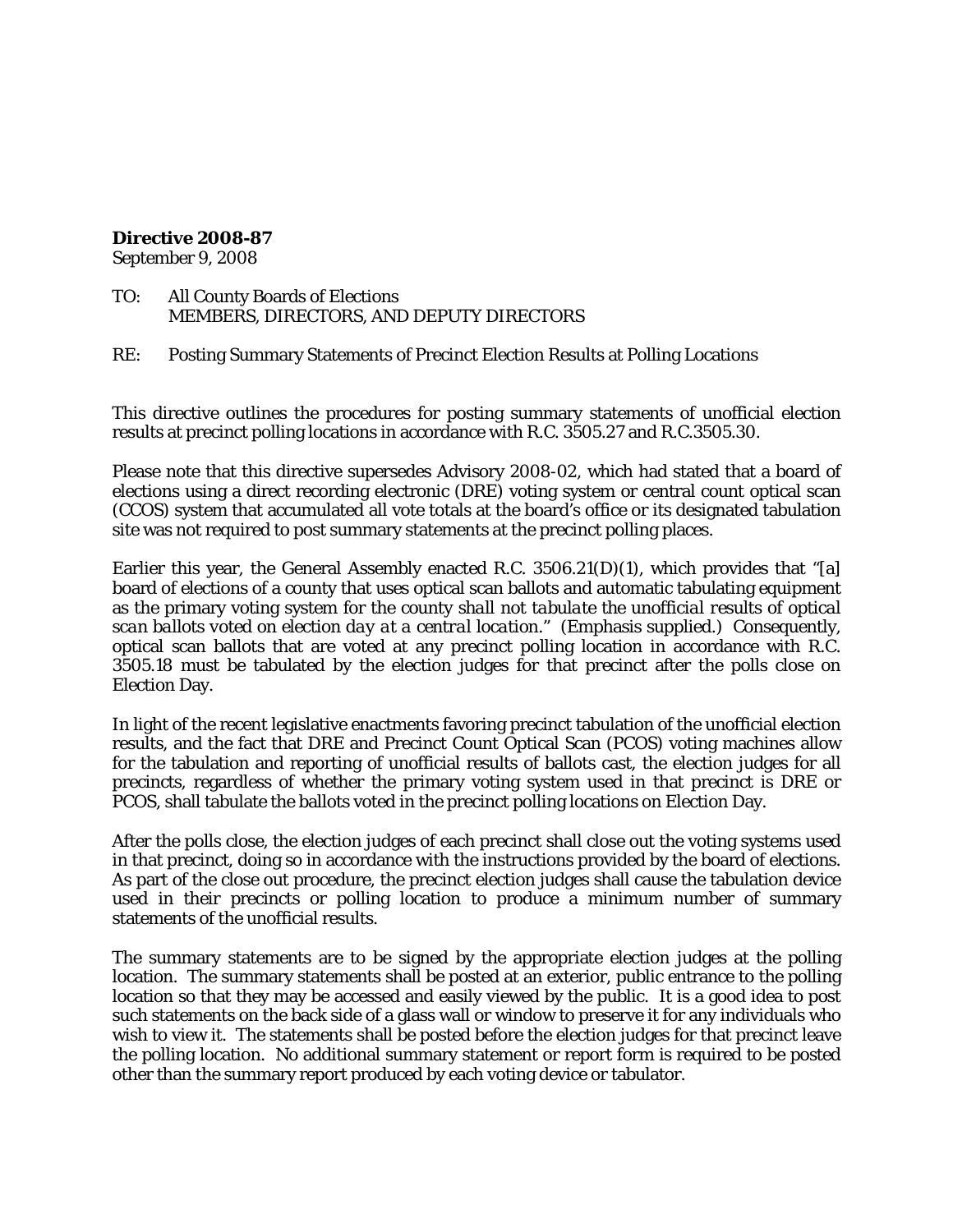## **Voting Devices Used by Voters of a SINGLE PRECINCT**

## • **Precinct Count Optical Scan (PCOS) Systems**

The election judges serving in a precinct that has one or more precinct count optical scanners dedicated for use only by voters of that precinct shall cause each scanner used in the precinct to produce a minimum of two summary statements of the unofficial results for each scanner. Each election judge for that precinct shall affix his or her signature on each copy of the summary statement.

After the summary statements from each machine are generated and signed, the presiding judge shall cause one copy to be sealed in the envelope containing the election returns, memory cards, and cartridges, and shall cause them to be transmitted to the board of elections by a bipartisan team of election officials, including the presiding judge. The presiding judge shall cause the other copy to be posted at an exterior, public entrance to the polling location so that it may be accessed and viewed easily by the public. It is a good idea to post such statements on the back side of a glass wall or window to preserve it for any individuals who wish to view it. This copy shall be posted before the election judges for that precinct leave the polling location.

#### • **Direct Recording Electronic (DRE) Systems**

The election judges serving in a precinct that uses DRE voting devices that are used only by voters of that precinct shall cause each DRE to produce a minimum of three summary statements. Each election judge for that precinct shall affix his or her signature on each copy of the summary statement.

After the summary statements are generated and signed, the presiding judge shall cause the statements to be distributed as follows:

- A copy to be sealed in the envelope containing the election returns, memory cards, and cartridges, and transmitted to the board of elections by a bipartisan team of election officials, including the presiding judge.
- A copy to be posted at an exterior, public entrance to the polling location so that it may be accessed and viewed easily by the public. It is a good idea to post such statements on the back side of a glass wall or window to preserve it for any individuals who wish to view it. This copy shall be posted before the election judges for that precinct leave the polling location.
- A copy to remain attached to the DRE's voter verifiable paper audit trail (VVPAT) and secured in the canister containing the VVPAT in use at the time that DRE was closed out.

## **Voting Devices Used by Voters of MULTIPLE PRECINCTS**

#### • **Precinct Count Optical Scan (PCOS) Systems**

Some boards of elections arrange precinct polling locations to host the voters of multiple precincts and provide a single optical scanner to that polling location or multiple optical scanners able to scan any ballot used by any voter casting a regular ballot at that polling location. The presiding judges serving in a multiple precinct polling location hosting two or more precincts that has one or more precinct count optical scanners that is used by all the voters using that precinct polling location shall cause each scanner to produce a minimum of two summary statements of the unofficial results.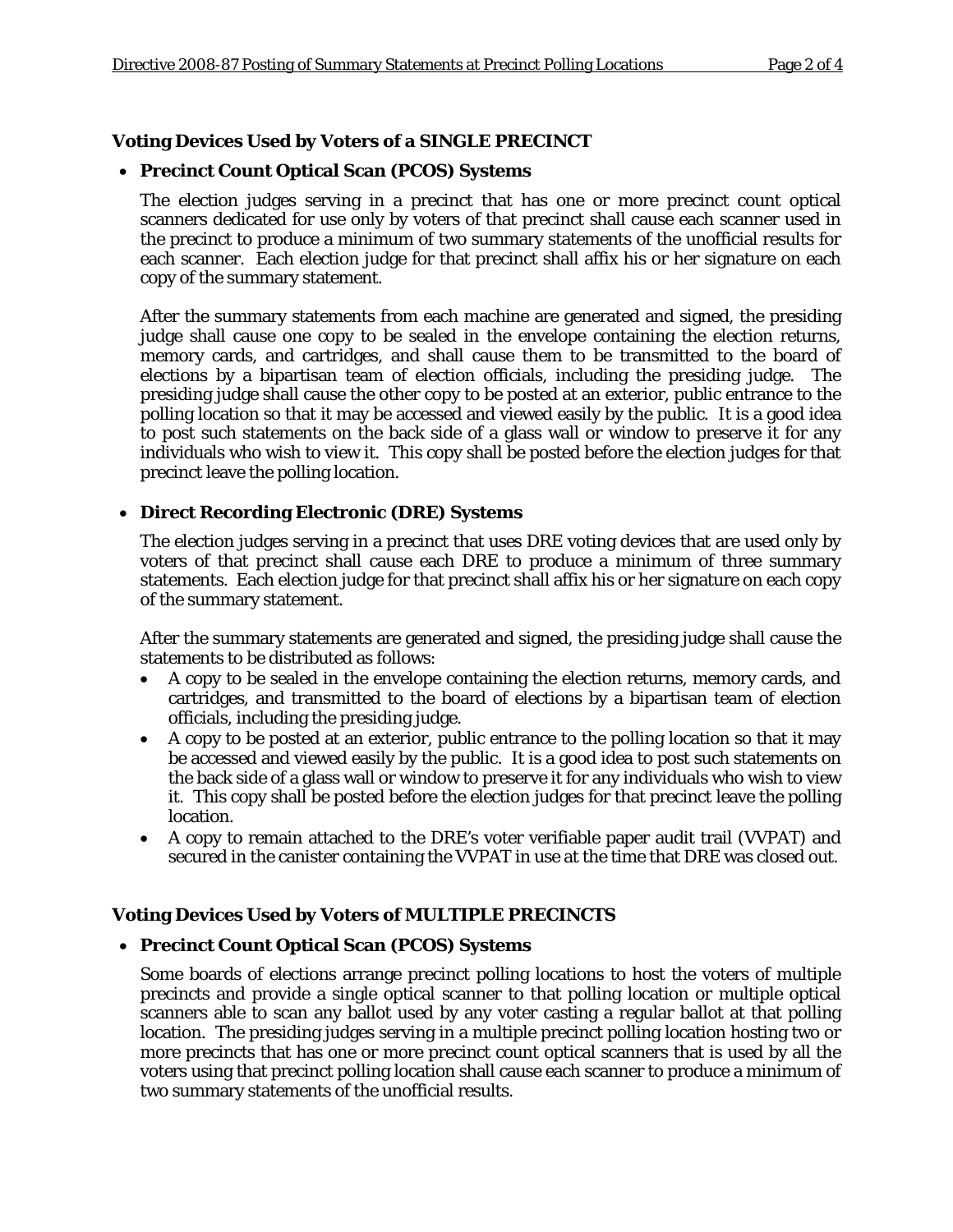The presiding judge and a poll worker of the opposite major political party for each precinct which has results included on a scanner's summary statement shall affix their signatures on each copy of the summary statement.

After the summary statements are generated and signed, the presiding judges shall cause one copy to be sealed in the envelope, zippered bag or other container used to secure the election returns, memory cards, and cartridges, and shall cause them to be transmittedto the board of elections by a bipartisan team of election officials, including the presiding judge. The presiding judges shall cause the other copy to be posted at an exterior, public entrance to the polling location so that it may be accessed and viewed easily by the public. It is a good idea to post such statements on the back side of a glass wall or window to preserve it for any individuals who wish to view it. This copy shall be posted before the election judges for that precinct leave the polling location.

# • **Direct Recording Electronic (DRE) Systems**

Some boards of elections arrange precinct polling locations to host the voters of multiple precincts and program the DREs used at those polling locations to be able to produce any ballot used by any voter casting a regular ballot at that polling location.

The presiding judges serving in a precinct polling location hosting two or more precincts that has DREs that may be used by all the voters using that multiple precinct polling location shall cause each DRE to produce a minimum of three summary statements of the unofficial results.

The presiding judges for those precincts and an equal number of poll workers belonging to a different political party than the presiding judges shall affix their signatures on each copy of the summary statement.

After the summary statements are generated and signed, the presiding judges shall cause the statements to be distributed as follows:

- A copy to be sealed in the envelope, zippered bag or other container used to secure the election returns, memory cards, and cartridges, and shall cause them to be transmitted to the board of elections by a bipartisan team of election officials.
- A copy to be posted at an exterior, public entrance to the polling location so that it may be accessed and viewed easily by the public. It is a good idea to post such statements on the back side of a glass wall or window to preserve it for any individuals who wish to view it. This copy shall be posted before the precinct election judges leave the polling location.
- A copy to remain attached to each DRE's voter verifiable paper audit trail (VVPAT) and secured in the canister containing the VVPAT in use at the time that DRE was closed out.

In order to ensure that all polling locations are in compliance with R.C.3505.30 on election night, the board of elections of each county shall instruct the precinct election judges on the proper procedure for creating the summary statement as part of the post-election close out procedures, and thereafter signing and posting the summary statement. Boards also may also provide instructions to precinct election judges on the specific place to post the summary statement in each polling location.